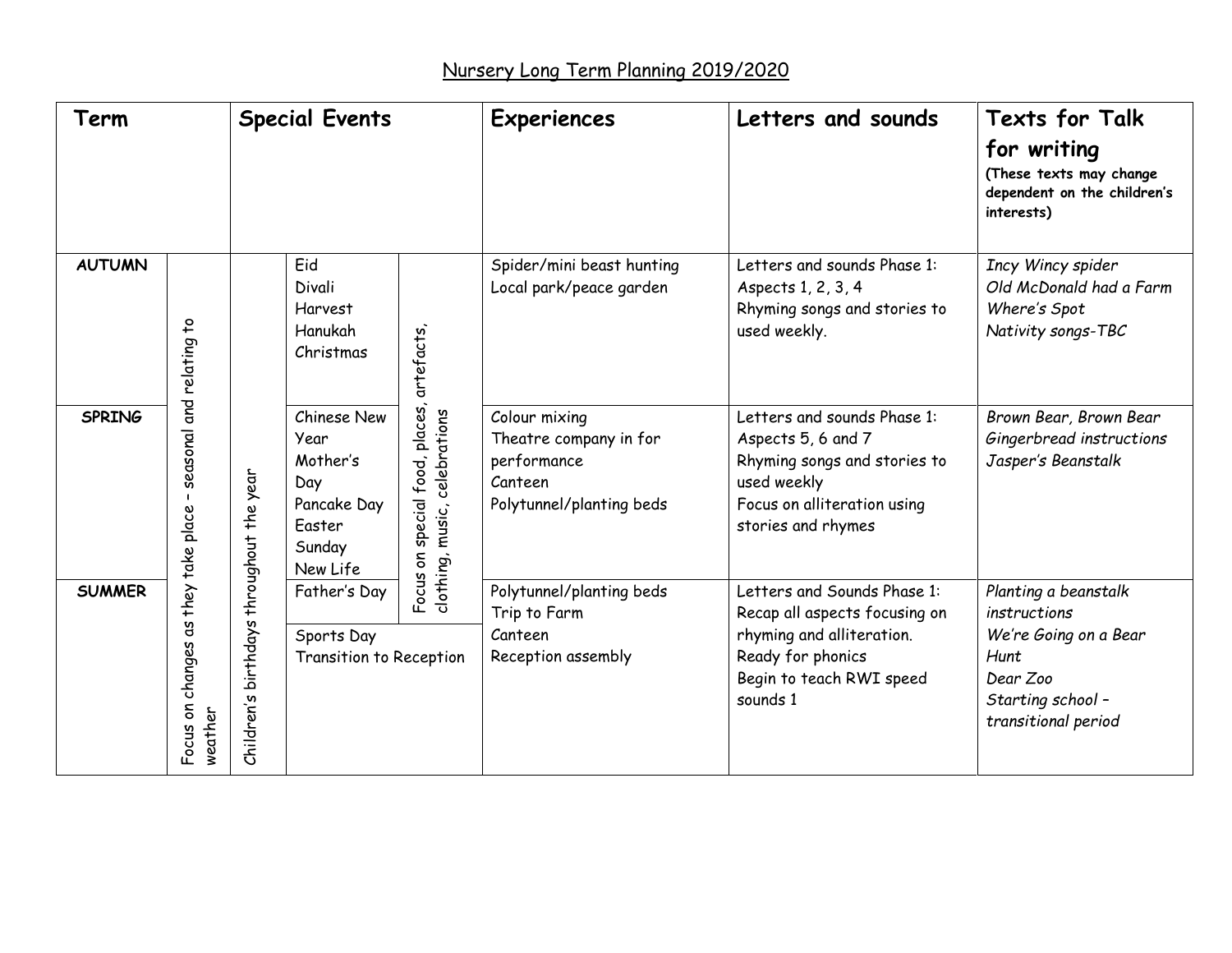| Term          | Core Texts                                  | <b>Supporting Texts</b>                                                                                                                   |                                                                       | Music, rhymes and                                                                                            | First-hand                                             | Role Play Opportunities                       |
|---------------|---------------------------------------------|-------------------------------------------------------------------------------------------------------------------------------------------|-----------------------------------------------------------------------|--------------------------------------------------------------------------------------------------------------|--------------------------------------------------------|-----------------------------------------------|
|               |                                             | <b>Fiction</b>                                                                                                                            | Non-fiction                                                           | poems                                                                                                        | <b>Experiences</b>                                     |                                               |
| <b>AUTUMN</b> | <b>Incy Wincy</b>                           | Spinderella<br>The Very Busy<br>Spider<br>Aaaarrgggg Spider                                                                               | Books about<br>Spiders                                                | <b>Incy Wincy Spider</b><br>General nursery<br>rhymes                                                        | Collect spiders<br>Spider/mini beast hunt              | Pipe in the water area<br>Masks<br>Puppets    |
|               | Old MacDonald had a<br>farm                 | Farmer Duck                                                                                                                               | Which animal?                                                         | General nursery<br>rhymes<br>Animal nursery rhymes                                                           |                                                        | Set up a farm                                 |
|               | Where's Spot                                | Spot the Dog books                                                                                                                        | Books about dogs                                                      | How much is that<br>doggy in the window?                                                                     | Dog Foundation visit?<br>Hide and seek                 | Dog house                                     |
|               | Nativity songs TBC                          | Dear Santa                                                                                                                                | Let's Celebrate                                                       | Twinkle Twinkle<br>Christmas star<br>Nativity songs                                                          | Dark den<br>Nativity play<br>Santa visit               | Santa's workshop<br>Grotto                    |
| <b>SPRING</b> | Brown Bear, Brown Bear,<br>What do you see? | Eric Carle books                                                                                                                          | Forest animals<br>books                                               |                                                                                                              | Walk around the peace<br>garden<br>I spy               | Forest/woods                                  |
|               | Gingerbread instructions                    | The Gingerbread<br>Man                                                                                                                    | Children's cookery<br>books                                           | 5 gingerbread men<br>sitting on a wall<br>Pat-a-cake, pat-a-<br>cake                                         | Making gingerbread<br>Gingerbread man<br>production    | Gingerbread house<br>Kitchen                  |
|               | Jasper's Beanstalk                          | Jack and the<br>Beanstalk<br>Oliver's Vegetables<br>Farmer Duck<br>Nick Butterworth<br>stories<br>The Very Hungry<br>Caterpillar          | Books about<br>growing vegetables                                     | I'm a little seed, small<br>and round (To the tune<br>of I'm a little teapot)<br>The farmer plants a<br>seed | Visit polytunnel/<br>planting beds                     | Gardens/gardeners                             |
| <b>SUMMER</b> | Planting instructions                       | We planted a tree<br>Isabella's Garden<br>Planting a Rainbow<br>Sunflower House<br>Growing Vegetable<br>Soup<br>Jack and the<br>Beanstalk | Books about<br>growing plants and<br>vegetables                       | I'm a little seed, small<br>and round (To the tune<br>of I'm a little teapot)<br>The farmer plants a<br>seed | Planting in polytunnel/<br>planting beds               | Gardens/gardeners                             |
|               | We're Going on a Bear<br>Hunt               | Rosie's Walk<br>Whatever Next<br>Where's My Teddy<br>We're going on a<br>lion hunt<br>We're Going on a<br>leaf hunt                       | Books about bears<br>Books about<br>different natural<br>environments |                                                                                                              | Go on a bear hunt<br><b>Black Park/Peace</b><br>Garden | Set up the different<br>scenes from the story |